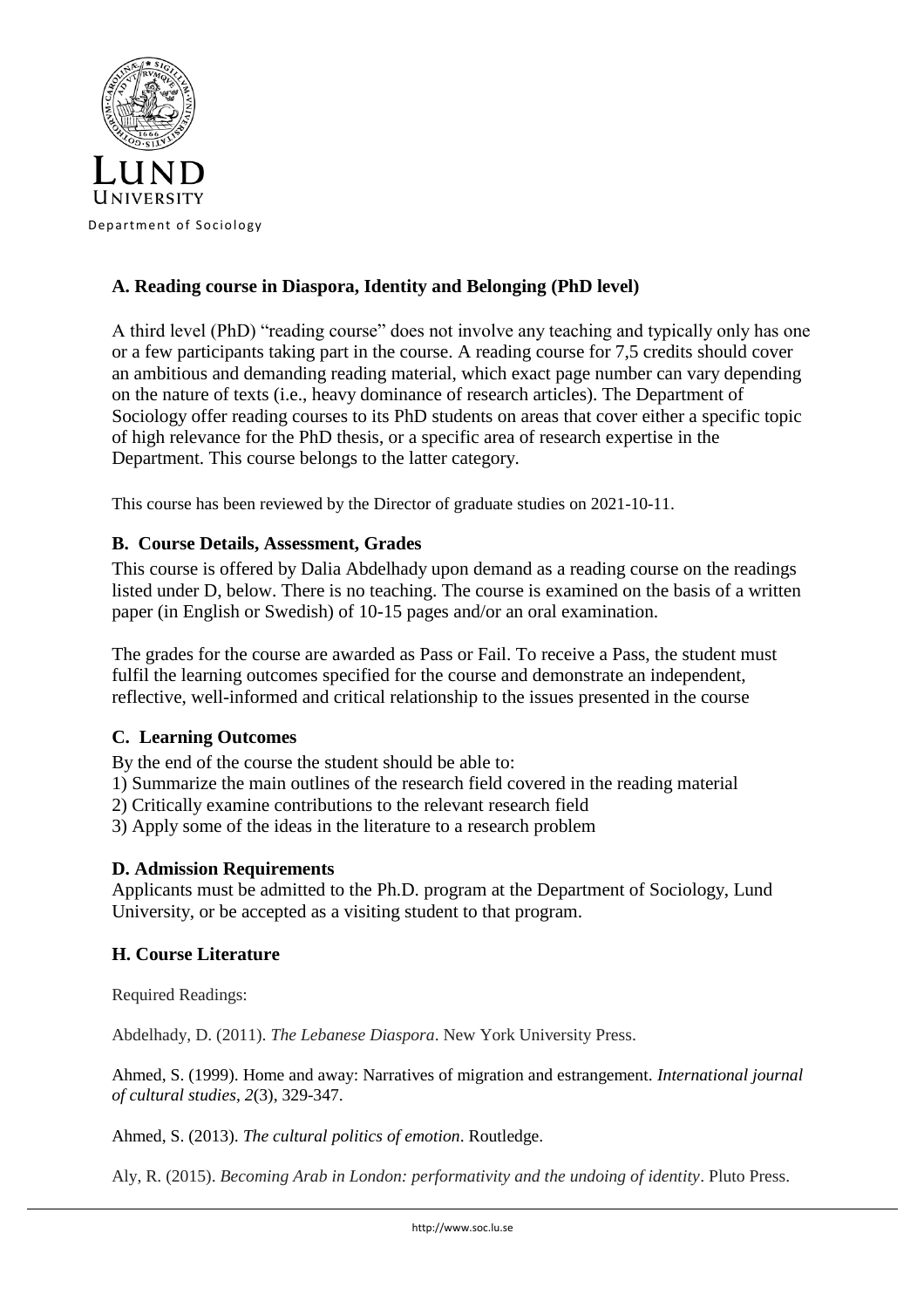Amelina, A., & Barglowski, K. (2018). Key methodological tools for diaspora studies: Combining the transnational and intersectional approaches. In *Routledge handbook of diaspora studies* (pp. 31- 39). Routledge.

Anthias, F. (2008). Thinking through the lens of translocational positionality: an intersectionality frame for understanding identity and belonging. *Translocations: Migration and social change*, *4*(1), 5-20.

Anthias, F. (2009). Translocational belonging, identity and generation: Questions and problems in migration and ethnic studies. *Finnish Journal of Ethnicity and migration*, *4*(1), 6-15.

Anthias, F. (2020). *Translocational belongings: Intersectional dilemmas and social inequalities*. Routledge.

Barglowski, K. (2019). *Cultures of transnationality in European migration: Subjectivity, family and inequality*. Routledge.

Bilgrami, A. (2006). Notes toward the definition of 'identity'. *Daedalus*, *135*(4), 5-14.

Brah, A. (2005). *Cartographies of diaspora: Contesting identities*. Routledge.

Brubaker, R., & Cooper, F. (2000). Beyond" identity". *Theory and society*, *29*(1), 1-47.

Brubaker, R. (2005) 'The "diaspora" diaspora', *Ethnic and Racial Studies*, 28(1), pp. 1-19.

Brubaker, R. (2017) 'Revisiting "The 'diaspora' diaspora"', Ethnic and Racial Studies, 40(9), pp. 1556-1561.

Butler, K. (2001) 'Defining diaspora, refining a discourse', Diaspora: a journal of transnational studies, 10 (2), pp. 189-219.

Dahinden, J. (2016). A plea for the 'de-migranticization 'of research on migration and integration. *Ethnic and Racial Studies*, *39*(13), 2207-2225.

Edwards, B. H. (2021). *The Practice of Diaspora*. Harvard University Press.

Farahani, F. (2017) *Gender, Sexuality, and Diaspora*. London: Routledge.

Godin, M. (2019) 'Intersectionalizing diaspora studies', in Cohen, R. and Fischer, C. (eds) The Routledge Handbook of Diaspora Studies. London: Routledge, pp. 154-162.

Hage, G. (2005) 'A not so multi-sited ethnography of a not so imagined community', Anthropological Theory, 5(4), pp. 463-475.

Hall, S. (1990) 'Cultural Identity and Diaspora' in Rutherford, J. (ed) *Identity, Community, Culture, Difference*. London: Lawrence and Wishart, pp. 222-237.

Jenkins, R. (2000). Categorization: Identity, social process and epistemology. *Current sociology*, *48*(3), 7-25.

Jenkins, R. (2014). *Social identity*. Routledge.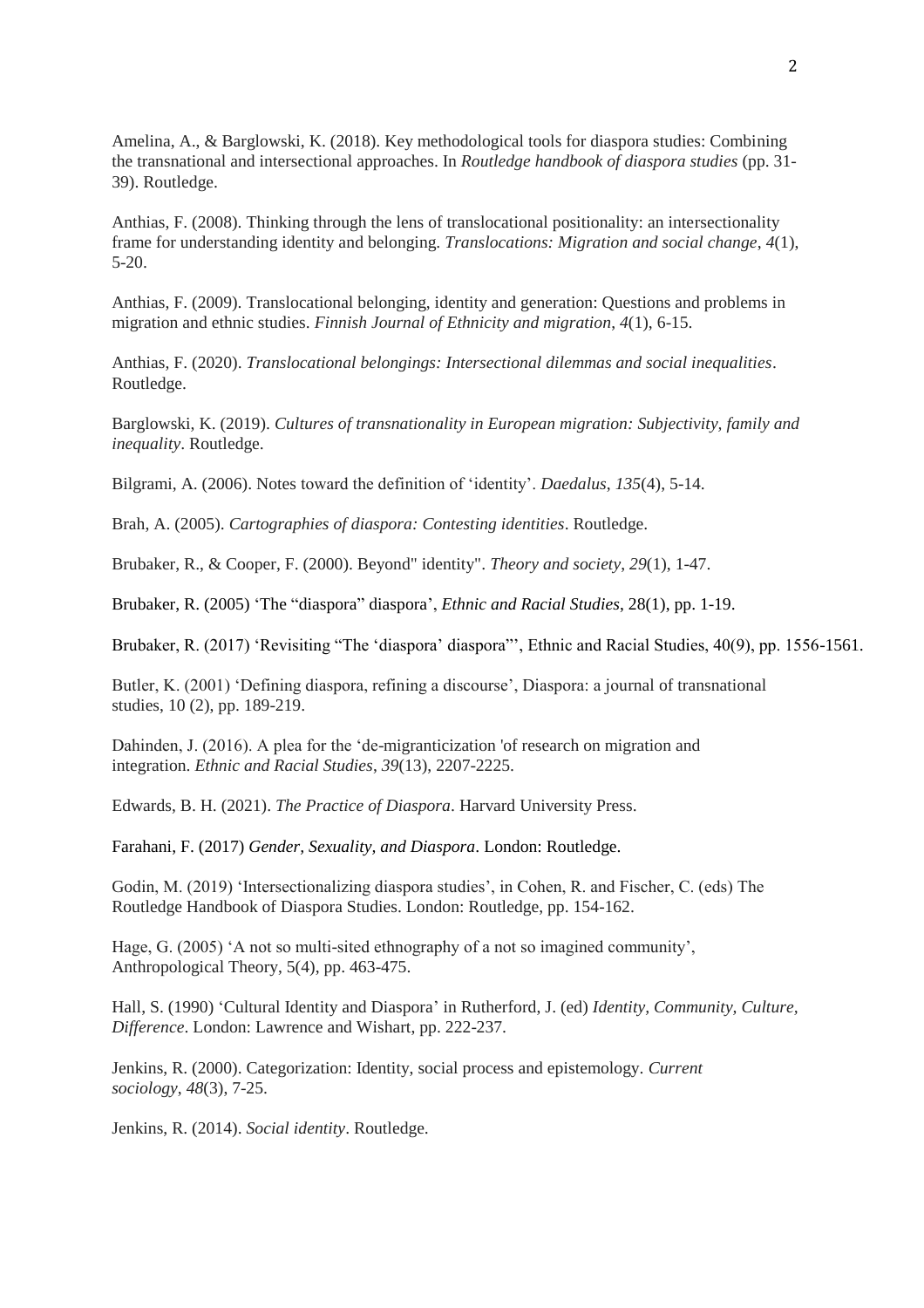Kastoryano, R. (2018) 'Transnational Politics of Integration and an "Imagined Global Diaspora"', in Fossum, J.E., Kastoryano, R. and Siim, B. (eds) Diversity and Contestations over Nationalism in Europe and Canada. London: Palgrave, pp. 63-87.

Lawler, S. (2015). *Identity: sociological perspectives*. John Wiley & Sons.

Mallett, S. (2004). Understanding home: a critical review of the literature. *The sociological review*, *52*(1), 62-89.

May, V. (2011). Self, belonging and social change. *Sociology*, *45*(3), 363-378.

May, V. (2013). *Connecting self to society: Belonging in a changing world*. Macmillan International Higher Education.

Mirza, N. (2020). *Navigating the Everyday as Middle-Class British-Pakistani Women: Ethnicity, Identity and Belonging*. Springer Nature.

Ndhlovu, F. (2016) 'A decolonial critique of diaspora identity theories and the notion of superdiversity', Diaspora Studies, 9(1), pp. 28-40.

Povrzanovic Frykman, M. (2017). Conceptual frameworks: Reflections on ethnicity, identity, culture, and diversity as they relate to the representation of migrants. In *Museums in a Time of Migration: Rethinking Museums' Roles, Representations, Collections, and Collaborations*. Nordic Academic Press.

Rytter, M. (2019). Writing against integration: Danish imaginaries of culture, race and belonging. *Ethnos*, *84*(4), 678-697.

Shams, T. (2020). *Here, there, and elsewhere: The making of immigrant identities in a globalized world*. Stanford University Press.

Van Hear, N. (2019) 'Diaspora and class, class and diaspora', in Cohen, R. and Fischer, C. (eds) The Routledge Handbook of Diaspora Studies. London: Routledge, pp. 129-137.

Yuval-Davis, N. (2006). Belonging and the politics of belonging. *Patterns of prejudice*, *40*(3), 197- 214.

### **Optional readings:**

Abdelhady, D. (2008). Representing the homeland: Lebanese diasporic notions of home and return in a global context. *Cultural Dynamics*, *20*(1), 53-72.

Anthias, F. (1998). Evaluating 'diaspora': beyond ethnicity?. *Sociology*, *32*(3), 557-580.

Anthias, F. (2002). Where do I belong? Narrating collective identity and translocational positionality. *Ethnicities*, *2*(4), 491-514.

Appiah, A. (1990). "But Would That Still Be Me?" Notes on Gender, "Race," Ethnicity, as Sources of "Identity". *The Journal of Philosophy*, 87 (10): 493-499.

Brubaker, R. (2013). Categories of analysis and categories of practice: A note on the study of Muslims in European countries of immigration. *Ethnic and Racial Studies*, *36*(1), 1-8.